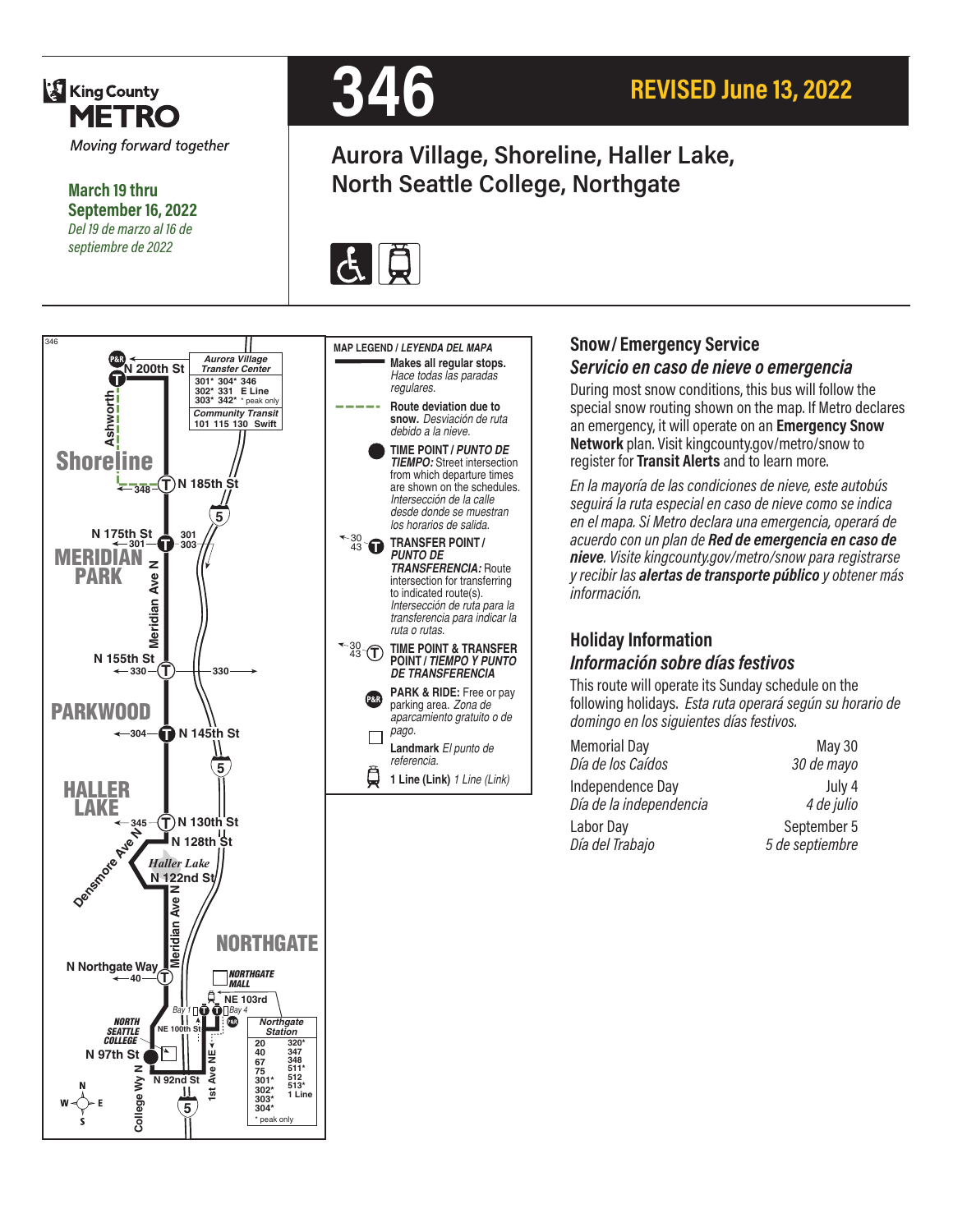# Route 346 Monday thru Friday to Northgate

*Servicio de lunes a viernes a Northgate*

|                                                                   | <b>Meridian</b><br>Park        | <b>Haller Lake Northgate</b>   |                                |                                |                   |
|-------------------------------------------------------------------|--------------------------------|--------------------------------|--------------------------------|--------------------------------|-------------------|
| Aurora                                                            | Meridian                       | Meridian                       | College                        | Northgate                      | <b>To Route</b>   |
| Village TC                                                        | Ave N &                        | Ave N &                        | Way N &                        | <b>Station</b>                 |                   |
| Bay 1                                                             | N 175th St                     | N 145th St                     | N 97th St                      | Bay 1                          |                   |
| Stop #16101                                                       | Stop #16240                    | Stop #16800                    | Stop #17010                    | Stop #35317                    |                   |
| 5:17<br>5:49<br>6:09<br>6:29                                      | 5:23<br>5:55<br>6:15<br>6:35   | 5:28<br>6:00<br>6:20<br>6:40   | 5:38<br>6:11<br>6:31<br>6:51   | 5:43<br>6:16<br>6:36<br>6:56   | 347<br>347<br>347 |
| 6:49                                                              | 6:55                           | 7:00                           | 7:11                           | 7:16                           | 347               |
| 7:07                                                              | 7:14                           | 7:19                           | 7:31                           | 7:36                           | 347               |
| 7:26                                                              | 7:33                           | 7:38                           | 7:51                           | 7:56                           | 347               |
| 7:46                                                              | 7:53                           | 7:58                           | 8:11                           | 8:16                           | 347               |
| 8:06                                                              | 8:13                           | 8:18                           | 8:31                           | 8:36                           | 347               |
| 8:26                                                              | 8:33                           | 8:39                           | 8:50                           | 8:55                           | 347               |
| 8:47                                                              | 8:53                           | 8:59                           | 9:10                           | 9:15                           | 347               |
| 9:11                                                              | 9:17                           | 9:23                           | 9:34                           | 9:39                           | 347               |
| 9:42                                                              | 9:48                           | 9:53                           | 10:04                          | 10:09                          | 347               |
| 10:12                                                             | 10:18                          | 10:23                          | 10:34                          | 10:39                          | 347               |
| 10:42                                                             | 10:48                          | 10:53                          | 11:04                          | 11:09                          | 347               |
| 11:11                                                             | 11:17                          | 11:22                          | 11:33                          | 11:38                          | 347               |
| 11:40                                                             | 11:46                          | 11:51                          | 12:02                          | 12:07                          | 347               |
| 12:10                                                             | 12:16                          | 12:21                          | 12:32                          | 12:37                          | 347               |
| 12:38                                                             | 12:44                          | 12:49                          | 1:00                           | 1:05                           | 347               |
| 1:09                                                              | 1:15                           | 1:20                           | 1:31                           | 1:36                           | 347               |
| 1:38                                                              | 1:44                           | 1:49                           | 2:00                           | 2:05                           | 347               |
| 2:09                                                              | 2:15                           | 2:20                           | 2:31                           | 2:36                           | 347               |
| 2:38                                                              | 2:44                           | 2:49                           | 3:00                           | 3:05                           | 347               |
| 3:01                                                              | 3:07                           | 3:12                           | 3:23                           | 3:28                           | 347               |
| 3:21                                                              | 3:27                           | 3:32<br>3:47                   | 3:43<br>3:58                   | 3:48<br>4:05                   | 347               |
| 3:40                                                              | 3:46                           | 3:51                           | 4:02                           | 4:07                           | 347               |
| 3:59                                                              | 4:05                           | 4:10                           | 4:22                           | 4:27                           | 347               |
| 4:20                                                              | 4:26                           | 4:31                           | 4:42                           | 4:47                           | 347               |
| 4:40                                                              | 4:46                           | 4:51                           | 5:02                           | 5:07                           | 347               |
| 5:00                                                              | 5:06                           | 5:11                           | 5:22                           | 5:27                           | 347               |
| 5:20                                                              | 5:26                           | 5:31                           | 5:42                           | 5:47                           | 347               |
| 5:47                                                              | 5:53                           | 5:58                           | 6:09                           | 6:14                           | 347               |
| 6:03                                                              | 6:09                           | 6:14                           | 6:25                           | 6:30                           | N <sub>B</sub>    |
| 6:20                                                              | 6:26                           | 6:31                           | 6:42                           | 6:47                           | 347               |
| 6:52                                                              | 6:58                           | 7:02                           | 7:13                           | 7:18                           | 347               |
| 7:24                                                              | 7:30                           | 7:34                           | 7:44                           | 7:49                           | 347               |
| 7:54                                                              | 8:00                           | 8:04                           | 8:14                           | 8:19                           | 347               |
| 8:25                                                              | 8:31                           | 8:35                           | 8:45                           | 8:50                           | 347               |
| 8:58<br>9:27<br>10:11<br>11:11                                    | 9:04<br>9:33<br>10:17<br>11:17 | 9:08<br>9:37<br>10:21<br>11:21 | 9:18<br>9:47<br>10:31<br>11:31 | 9:23<br>9:52<br>10:35<br>11:35 | 347<br>347        |
| <b>Bold PM time</b><br><b>NB</b><br>Returns to North Base Garage. |                                |                                |                                |                                |                   |

# Route 346 Monday thru Friday to Aurora Village

*Servicio de lunes a viernes a Aurora Village*

|                              |                              | <b>Northgate Haller Lake</b> | <b>Meridian</b><br>Park      |                              |
|------------------------------|------------------------------|------------------------------|------------------------------|------------------------------|
| Northgate                    | College                      | Meridian                     | Meridian                     | Aurora                       |
| <b>Station</b>               | Way N &                      | Ave N &                      | Ave N &                      | Village TC                   |
| Bay 4                        | N 97th St                    | N <sub>145th</sub> St        | N 175th St                   | Bay 1                        |
| Stop #35318                  | Stop #17710                  | Stop #16570                  | Stop #16680                  | Stop #16101                  |
| 5:58<br>6:23<br>6:43<br>7:03 | 6:02<br>6:27<br>6:47<br>7:07 | 6:11<br>6:36<br>6:56         | 6:17<br>6:42<br>7:02<br>7:22 | 6:22<br>6:47<br>7:07<br>7:28 |
| 7:23                         | 7:28                         | $7:16$<br>$7:38$<br>$7:59$   | 7:44                         | 7:50                         |
| 7:44                         | 7:49                         |                              | 8:05                         | 8:11                         |
| 8:04                         | 8:10                         | 8:20                         | 8:26                         | 8:32                         |
| 8:24                         | 8:30                         | 8:40                         | 8:46                         | 8:52                         |
| 8:45                         | 8:51                         | 9:01                         | 9:07                         | $9:1\bar{3}$                 |
| 9:05                         | 9:11                         | 9:21                         | 9:27                         | 9:33                         |
| 9:27                         | 9:33                         | 9:43                         | 9:49                         | 9:55                         |
| 9:55                         | 10:01                        | 10:11                        | 10:17                        | 10:23                        |
| 10:19                        | 10:25                        | 10:35                        | 10:41                        | 10:47                        |
| 10:49                        | 10:55                        | 11:05                        | 11:11                        | 11:17                        |
| 11:19                        | 11:25                        | 11:35                        | 11:41                        | 11:47                        |
| 11:49                        | 11:55                        | 12:05                        | 12:11                        | 12:17                        |
| 12:19                        | 12:25                        | 12:35                        | 12:41                        | 12:47                        |
| 12:49                        | 12:55                        | 1:05                         | 1:11                         | 1:17                         |
| 1:20<br>1:51<br>2:22         | 1:26<br>1:57<br>2:28         | 1:36<br>2:07<br>2:38         | 1:42<br>2:13<br>2:44         | 1:49<br>$2:20$<br>2:51       |
| 2:52                         | 2:58                         | 3:08                         | 3:15                         | 3:22                         |
| 3:22                         | 3:28                         | 3:39                         | 3:46                         | 3:53                         |
| 3:48                         | 3:54                         | 4:05                         | 4:12                         | 4:19                         |
| 4:09                         | 4:15                         | 4:26                         | 4:33                         | 4:40                         |
| 4:28                         | 4:34                         | 4:45                         | 4:52                         | 4:59                         |
| 4:46                         | 4:52                         | 5:03                         | 5:10                         | 5:17                         |
| 5:06                         | 5:12                         | 5:23                         | 5:30                         | 5:37                         |
| 5:26                         | 5:32                         | 5:43                         | 5:50                         | 5:57                         |
| 5:45                         | 5:51                         | 6:02                         | 6:09                         | 6:16                         |
| 6:05                         | 6:11                         | 6:22                         | 6:29                         | 6:36                         |
| 6:25                         | 6:31                         | 6:42                         | 6:49                         | 6:56                         |
| 6:52                         | 6:57                         | 7:08                         | 7:14                         | 7:20                         |
| 7:22                         | 7:27                         | 7:38                         | 7:44                         | 7:50                         |
| 7:53                         | 7:58                         | 8:08                         | 8:14                         | 8:20                         |
| 8:21                         | 8:26                         | 8:36                         | 8:42                         | 8:48                         |
| 8:50                         | 8:55                         | 9:05                         | 9:11                         | 9:16                         |
| 9:23                         | 9:28                         | 9:38                         | 9:44                         | 9:49                         |
| 10:03                        | 10:08                        | 10:18                        | 10:24                        | 10:29                        |
| 10:58                        | 11:03                        | 11:13                        | 11:19                        | 11:24                        |
| <b>Bold PM time</b>          |                              |                              |                              |                              |

This trip is cancelled. To address ongoing operational and vehicle maintenance capacity limitations, some trips have been temporarily cancelled.